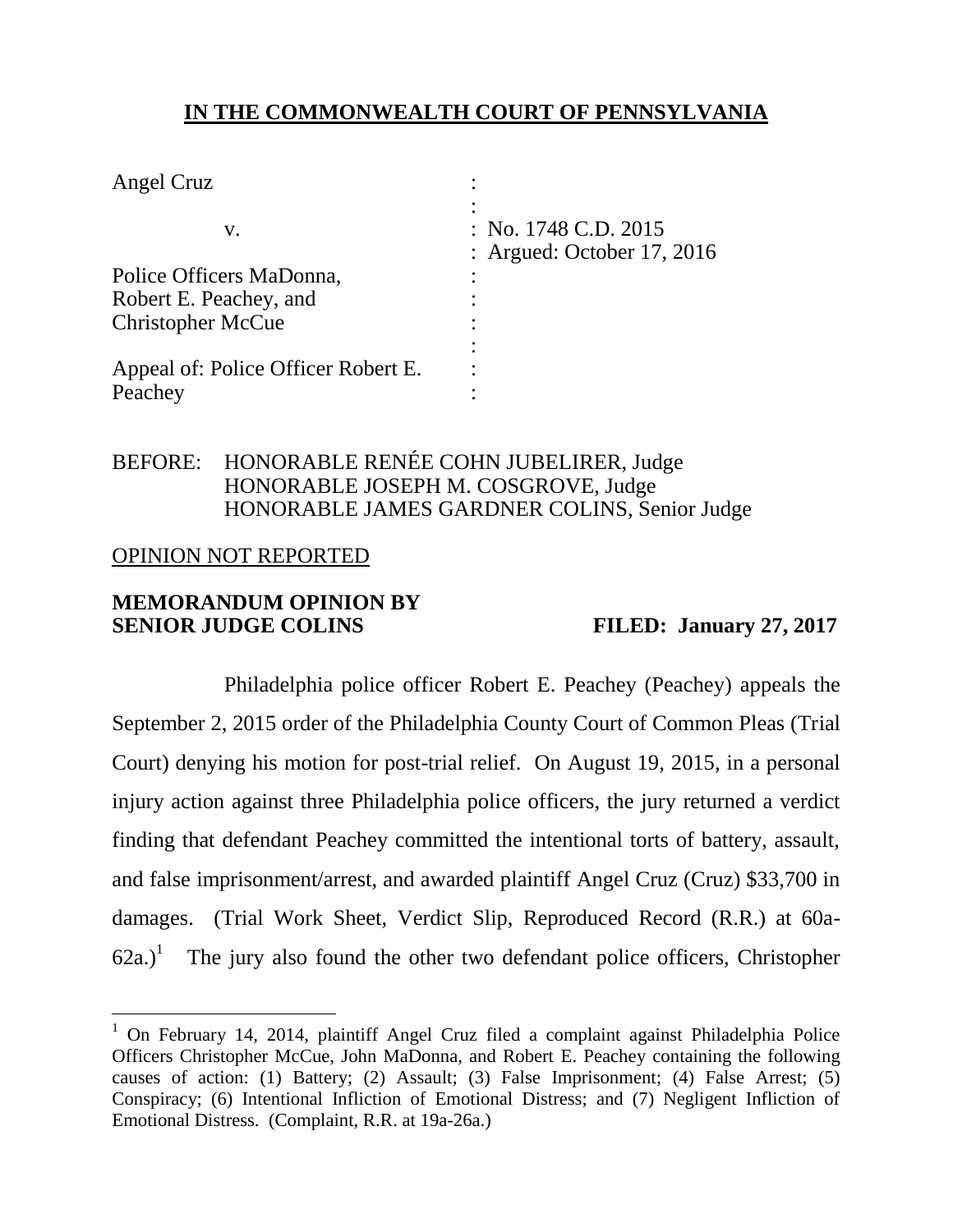McCue and John MaDonna, not liable. (*Id*.) After this verdict was returned, the Trial Court then charged the jury with determining whether Peachey had committed willful misconduct in bringing about Cruz's harm, and the jury found that Peachey did not do so. (Verdict Slip 2, R.R. at 63a.) On August 20, 2015, Peachey filed a post-trial motion requesting that the Trial Court enter judgment notwithstanding the verdict in his favor. (Motion for Post-Trial Relief, R.R. at 64a-65a.) In his motion, Peachey argued that as a matter of law, Peachey could not be liable for the intentional torts alleged where the jury found that he did not act with willful misconduct in bringing about Cruz's harm. Following the Trial Court's denial of Peachey's post-trial motion, Peachey filed an appeal to this Court. $^{2}$ 

Before this Court, Peachey argues that he is immune from Cruz's intentional tort claims under the act commonly known as the Political Subdivision Tort Claims Act (Tort Claims Act), 42 Pa. C.S. §§ 8541-8564. Peachey asserts that the Tort Claims Act requires Cruz to prove that he acted with the subjective intent to do something wrongful, contending that under Section 8550 of the Tort Claims Act, the only way an employee's immunity can be abrogated is to demonstrate that his actions constituted "a crime, actual fraud, actual malice or willful misconduct." 42 Pa. C.S. § 8550. Peachey asserts, in essence, that if an employee does not commit willful misconduct, then the employee has official immunity and has an entitlement to indemnity.

Section 8545 of the Tort Claims Act establishes official liability generally, stating that an employee of a local agency is liable for civil damages caused only to the same extent as his or her employer, for acts within the scope of

 $\overline{a}$ 

 $^{2}$  A trial court's grant or denial of a request for judgment notwithstanding the verdict will be reversed only when we find an abuse of discretion or an error of law. *Reott v. Asia Trend, Inc*. 55 A.3d 1088, 1093 (Pa. 2012); *Dooner v. DiDonato*, 971 A.2d 1187, 1193 (Pa. 2009).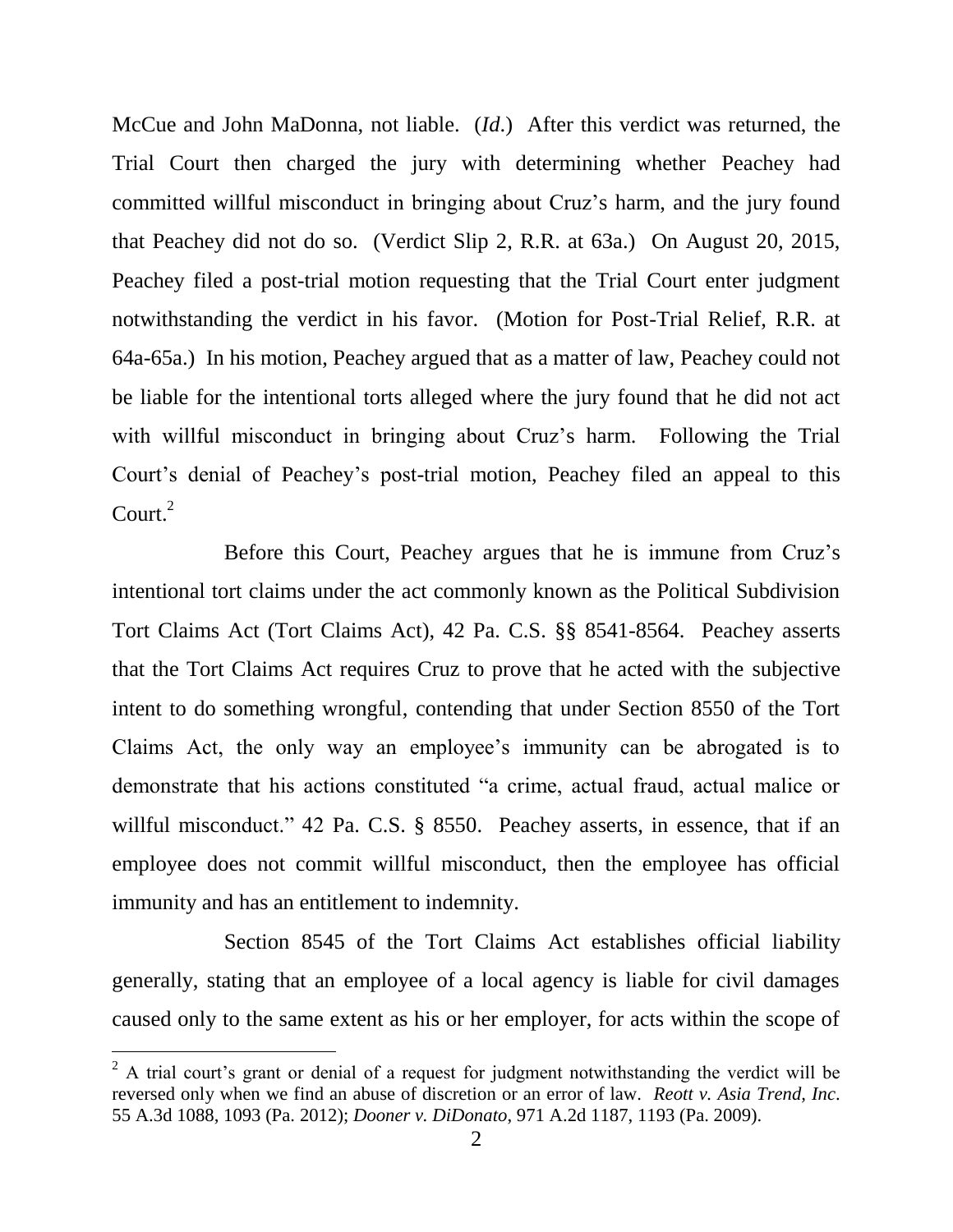his or her office or duties and subject to certain limitations. 42 Pa. C.S. § 8545. Legal assistance for the defense of such claims is provided under Section 8547 of the Tort Claims Act, 42 Pa. C.S. § 8547, and indemnity for the payment by a local agency of any judgment on a suit is authorized under Section 8548, 42 Pa. C.S. § 8548. Section 8550 of the Tort Claims Act, entitled "Willful Misconduct" states that:

> In any action against a local agency or employee thereof for damages on account of an injury caused by the act of the employee in which it is judicially determined that the act of the employee caused the injury and that such act constituted a *crime, actual fraud, actual malice or willful misconduct*, the provisions of sections 8545 (relating to official liability generally), 8546 (relating to defense of official immunity), 8548 (relating to indemnity) and 8549 (relating to limitation on damages) shall not apply.

42 Pa. C.S. § 8550 (emphasis supplied).

In its Rule 1925(a) opinion, the Trial Court stated that the jury's explicit finding that Peachey did not commit willful misconduct meant that he was entitled to indemnification by the City of Philadelphia under the Tort Claims Act, but that did not make him immune from liability. (Trial Court Opinion at 6.) Citing *Renk v. City of Pittsburgh*, 641 A.2d 289 (Pa. 1994), the Trial Court noted that in that case, the Supreme Court had found it conceivable that a jury could find a police officer liable for assault and battery under circumstances that demonstrate that the officer did not intentionally use unnecessary and excessive force, or for false arrest/imprisonment under circumstances that demonstrate that the officer did not deliberately arrest a person knowing that he lacked probable cause to do so.<sup>3</sup> (Trial Court Opinion at 9.)

<sup>&</sup>lt;sup>3</sup> Renk involved, *inter alia*, state claims against a police officer (Renk) for assault, battery, false imprisonment, and emotional distress, wherein the jury found Renk liable on the tort claims; after making payment of the judgment entered, Renk brought civil action against the City of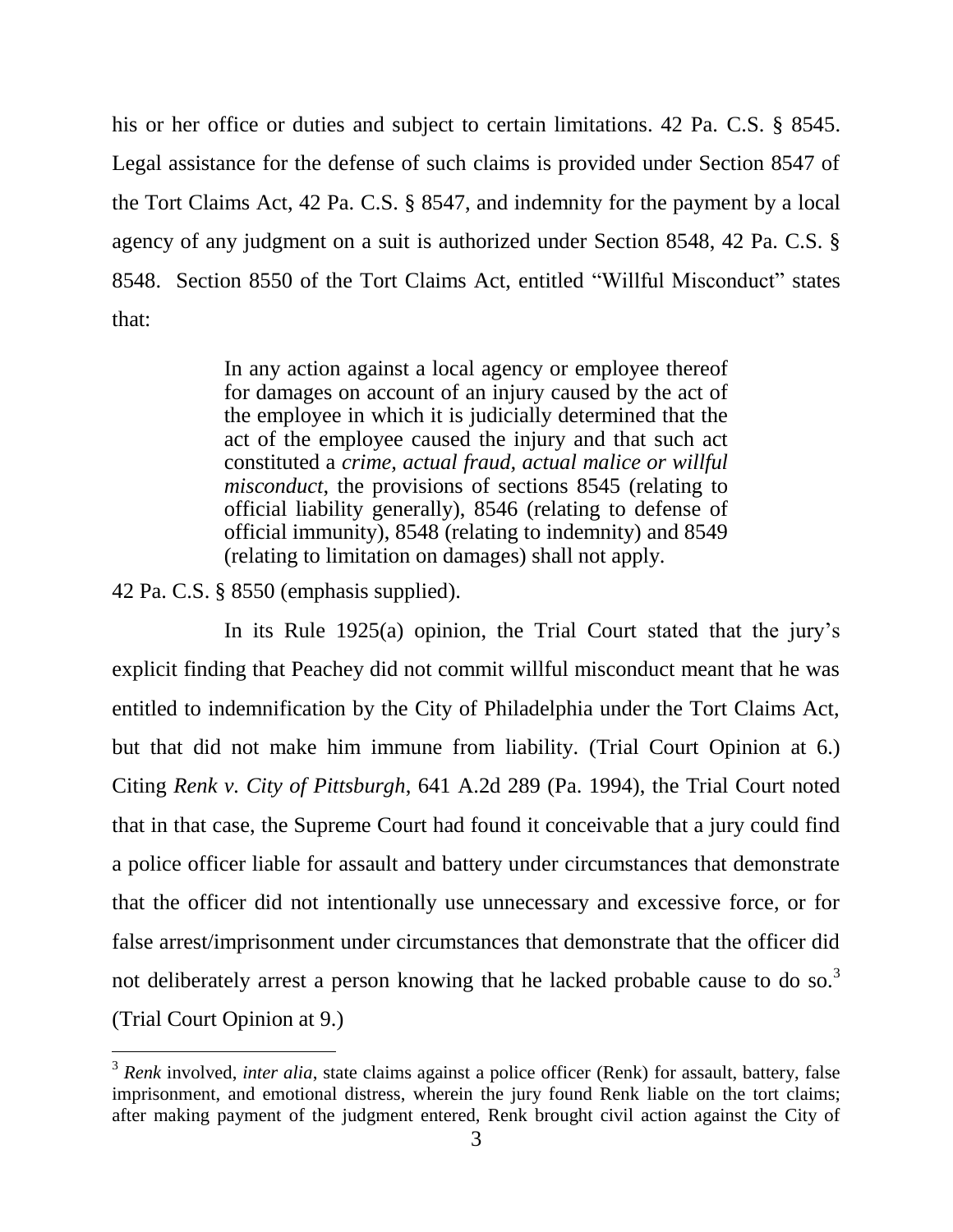In an *en banc* decision, our Court discussed the Supreme Court's decision in *Renk*, and its rejection of the notion that an intentional tort is synonymous with willful misconduct:

> In *Renk*, a money judgment was entered against Renk, a police officer, based on a jury finding that his actions constituted assault, battery, false imprisonment and emotional distress against the plaintiff, all intentional torts. The police officer sought indemnification for the money judgment under 42 Pa. C.S. § 8548 because the incident occurred while he was acting within the scope of his duties. The City opposed this because 42 Pa. C.S. § 8550 precluded indemnification where the employee had engaged in willful misconduct. Although the judgment was entered against him for committing the intentional tort of assault, battery, and false imprisonment, our Supreme Court held that Renk was not precluded from indemnification because he may not have intentionally committed these intentional torts. Reversing this court, it ordered that he be indemnified for his money damages. In effect the Supreme Court found that "willful misconduct," as used in 42 Pa. C.S. § 8550 means "willful misconduct aforethought."

*Kuzel v. Krause*, 658 A.2d 856 (Pa. Cmwlth. 1995) (*en banc*).

 $\overline{a}$ 

 Initially, we note that Cruz asserts that Peachey is challenging the manner in which the jury was instructed on liability, and that he has waived this argument for failure to do so in his Post-Trial Motion, in his Concise Statement of

Pittsburgh, demanding indemnification pursuant to 42 Pa. C.S. § 8548. A verdict was entered in his favor for the full amount and the City filed a post-trial motion seeking judgment notwithstanding the verdict, which was denied. Our Court reversed the trial court, noting that we enunciated the equation, in *King v. Breach* 540 A.2d 976 (Pa. Cmwlth. 1988) (a case that did not involve police conduct), that willful misconduct is synonymous with "intentional tort" and relied upon that case in holding that Renk was not entitled to indemnification. In *Renk*, the Supreme Court found this equation to be invalid in the context of a lawsuit based upon police conduct, and granted the appeal to consider whether a determination of liability for tortious conduct is the equivalent of a judicial determination of willful misconduct sufficient to preclude indemnification for the payment of a judgment entered in the action.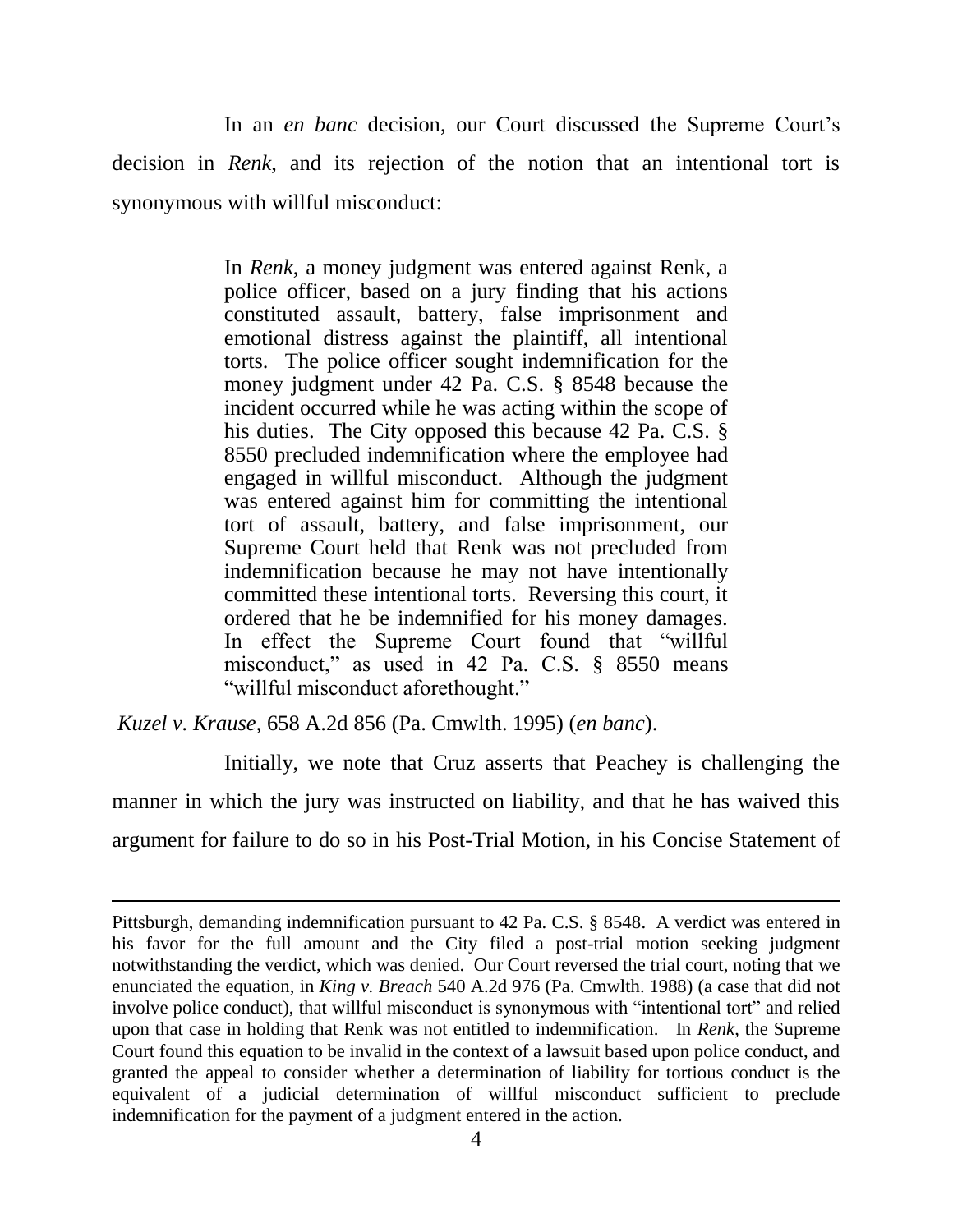Matters Complained of on Appeal, or in his brief. We reject this argument. To preserve an issue, a party must make a timely objection to the trial court and raise the issue at all relevant times. *Moore v. Moore*, 634 A.2d 163, 166 n.1 (Pa. 1993).

 During charging discussions by counsel with the Trial Court on both trial days, Peachey clearly raised his immunity argument, arguing that a police officer could not be found liable absent a jury finding of willful misconduct. On the first day of the two-day trial, during a discussion between the Trial Court and counsel regarding points for charge, Cruz's counsel objected to the inclusion of a requested jury charge for willful misconduct, asserting that Section 8550 of the Tort Claims Act deals not with whether or not a municipal employee can be found liable for tort claims, but rather deals with indemnification; the police officers' counsel countered that willful misconduct was an appropriate charge to give because, he asserted, a court cannot find against a police officer without finding willful misconduct; counsel for Cruz argued that including a charge for willful misconduct would incorrectly elevate the burden of proof and level of intent necessary to prove the stated tort claims. (8/18/15 Trial Transcript, R.R. at 83a-84a.)

 On the second and final day of the trial, following Cruz's counsel's closing argument, the Trial Court again held a discussion with counsel as to the proposed verdict sheet. (8/19/15 Trial Transcript, R.R. at 137a-138a.) Counsel for the defendant police officers again argued for a jury charge regarding willful misconduct, and the parties' counsel discussed with the Trial Court the relevance of the Supreme Court's decision in *Renk*, with Cruz's counsel arguing that *Renk* was dispositive because it holds that there are circumstances under which intentional torts can be committed without being done so with willful misconduct. (*Id*.) The police officers' counsel argued that employees have immunity unless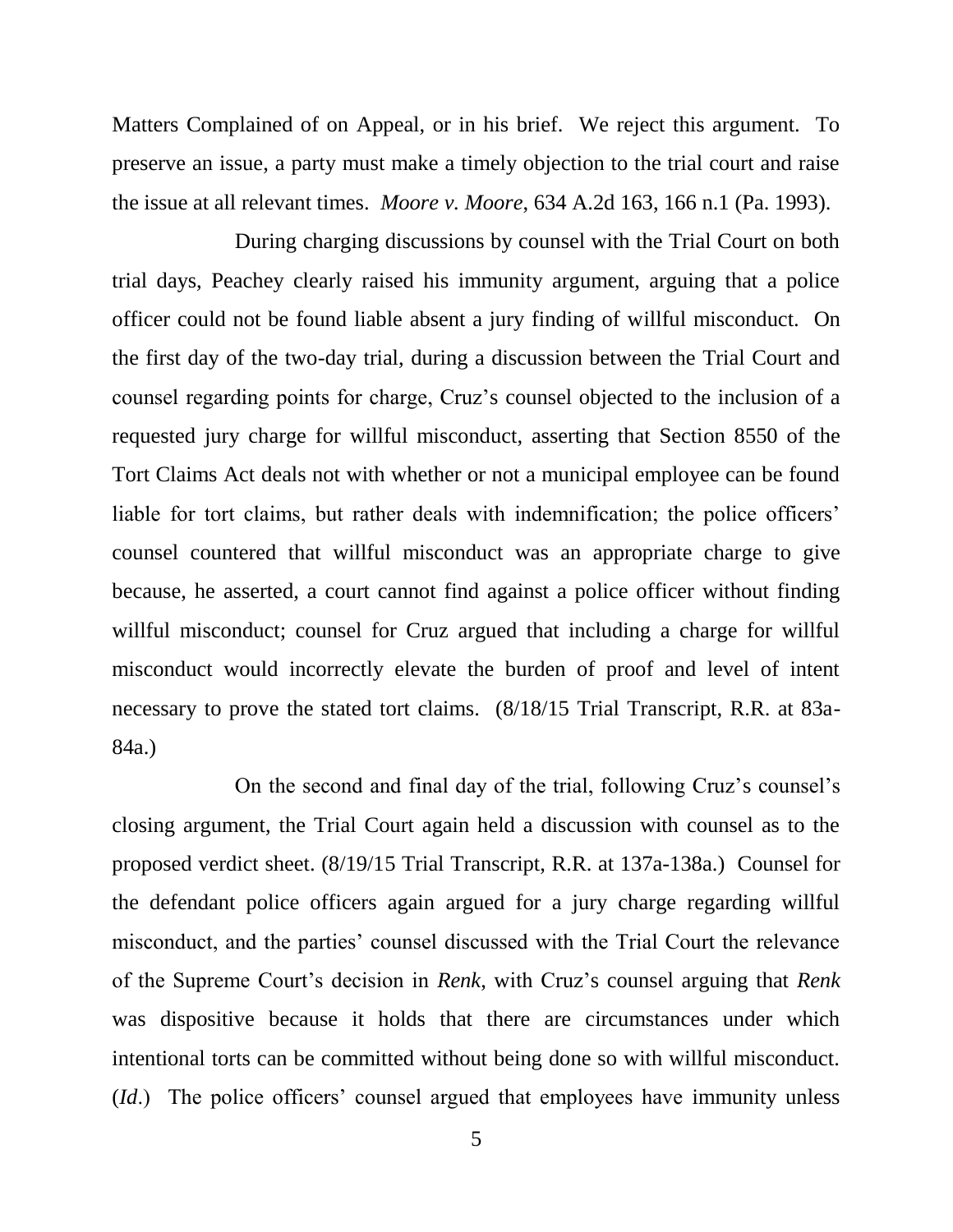they have engaged in willful misconduct and therefore a jury instruction must be included that states that an employee's immunity does not extend to acts that are judicially determined to be crimes, actual fraud, actual malice, or willful misconduct, citing 42 Pa. C.S. § 8550 of the Tort Claims Act. (*Id*.)

 This issue was similarly raised in Peachey's Motion for Post-Trial Relief, in his Concise Statement of Matters Complained of on Appeal, and in his brief to this Court. We find no waiver here.

Before this Court, Peachey acknowledges that the jury found that he used excessive force in arresting Cruz and arrested him without probable cause; however, he asserts that *Renk* makes plain that there is no liability without willful misconduct. We disagree. The Supreme Court in *Renk* clearly recognized that a police officer may be held liable for the intentional torts of assault and battery, and therefore not immune from liability, where a jury has determined that the force used in making an arrest was unnecessary or excessive, notwithstanding that jury's determination that the police officer did not intentionally use such unnecessary or excessive force. *Renk*, 641 A.2d at 293-4. Likewise, the Supreme Court in *Renk*  acknowledged that a police officer may be held liable for false arrest/imprisonment, and therefore not immune from liability, where a jury has determined that the police officer lacked probable cause to make such arrest, notwithstanding that jury's determination that the police officer did not deliberately make such arrest knowing that he lacked probable cause to do so. *Id*. Cruz contends, correctly, that the interrogatory presented to the jury regarding willful misconduct was issued for the sole purpose of determining whether Peachey might seek indemnification from the City of Philadelphia, and cannot be interpreted as a finding on the issue of immunity. As the Trial Court explained in its Rule 1925(a) Opinion, it purposely separated the group of key issues as to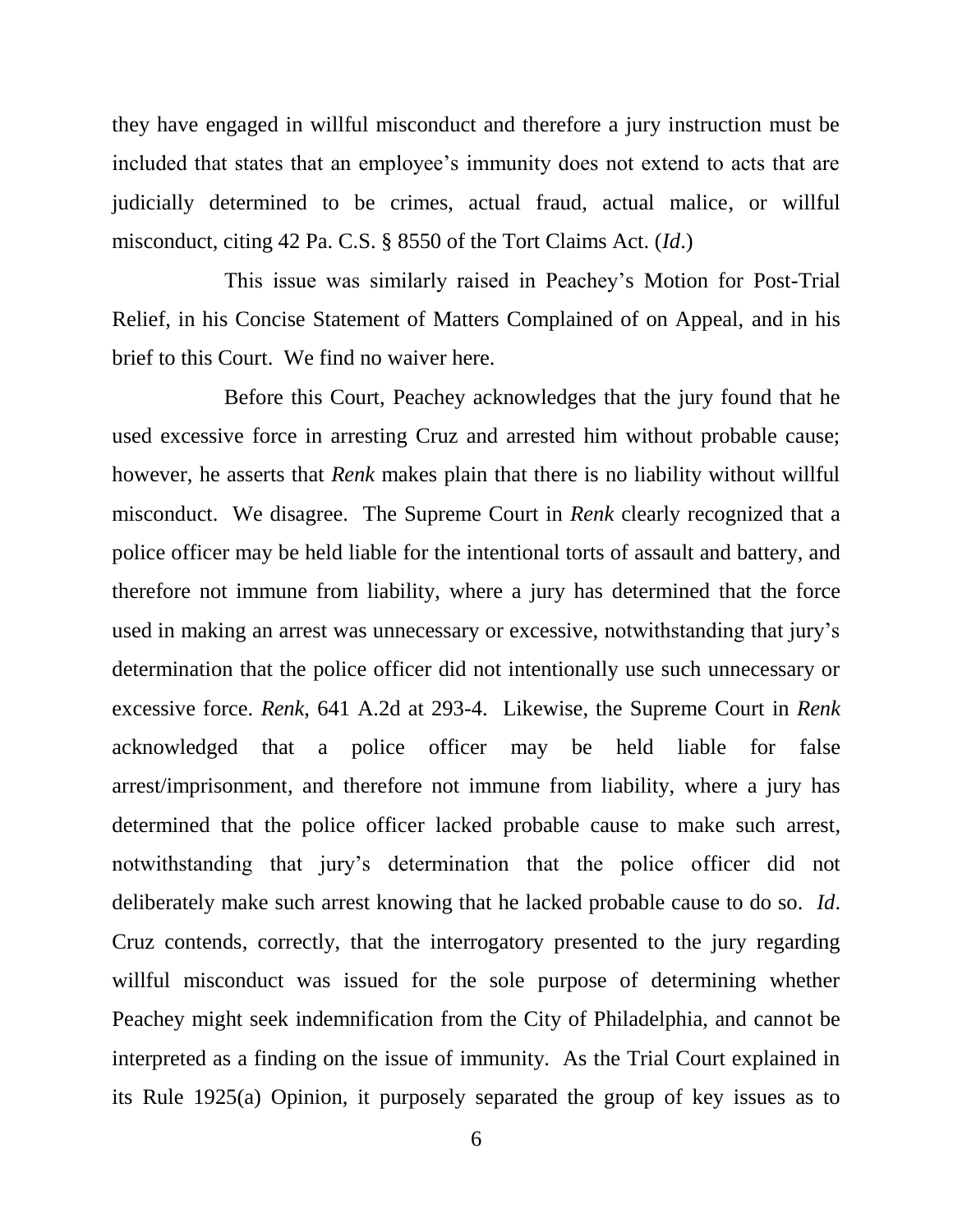whether Cruz had proven that any of the defendant police officers had committed the intentional torts of assault, battery, false imprisonment and any appropriate damages from the issue of whether Peachey acted with willful misconduct in bringing about Cruz's harm. (Trial Court's Opinion at 6-7.)

 Based upon our review of the record in its entirety, we conclude that the jury determined that while Peachey intentionally struck and detained Cruz, he subjectively felt that he could do so under these circumstances. The jury, as trier of fact, was free to draw the conclusion that Peachey's actions, regardless of his subjective belief, were not justifiable in the instant matter. One can have an honest belief that his actions are justified. It is, however, within the jury's province to find that such actions were not justified, despite the actor's belief to the contrary. In such situations, under *Renk*, the trier of fact can find the officer not immune, but nevertheless not so unjustified in his subjective belief as to lose his right to indemnification.

We find no error in the Trial Court's determination to deny Peachey's post-trial motion. Accordingly, we affirm.

#### **\_\_\_\_\_\_\_\_\_\_ \_\_\_\_\_\_\_\_\_\_\_\_\_\_\_\_\_\_\_\_\_\_\_\_\_\_\_ JAMES GARDNER COLINS, Senior Judge**